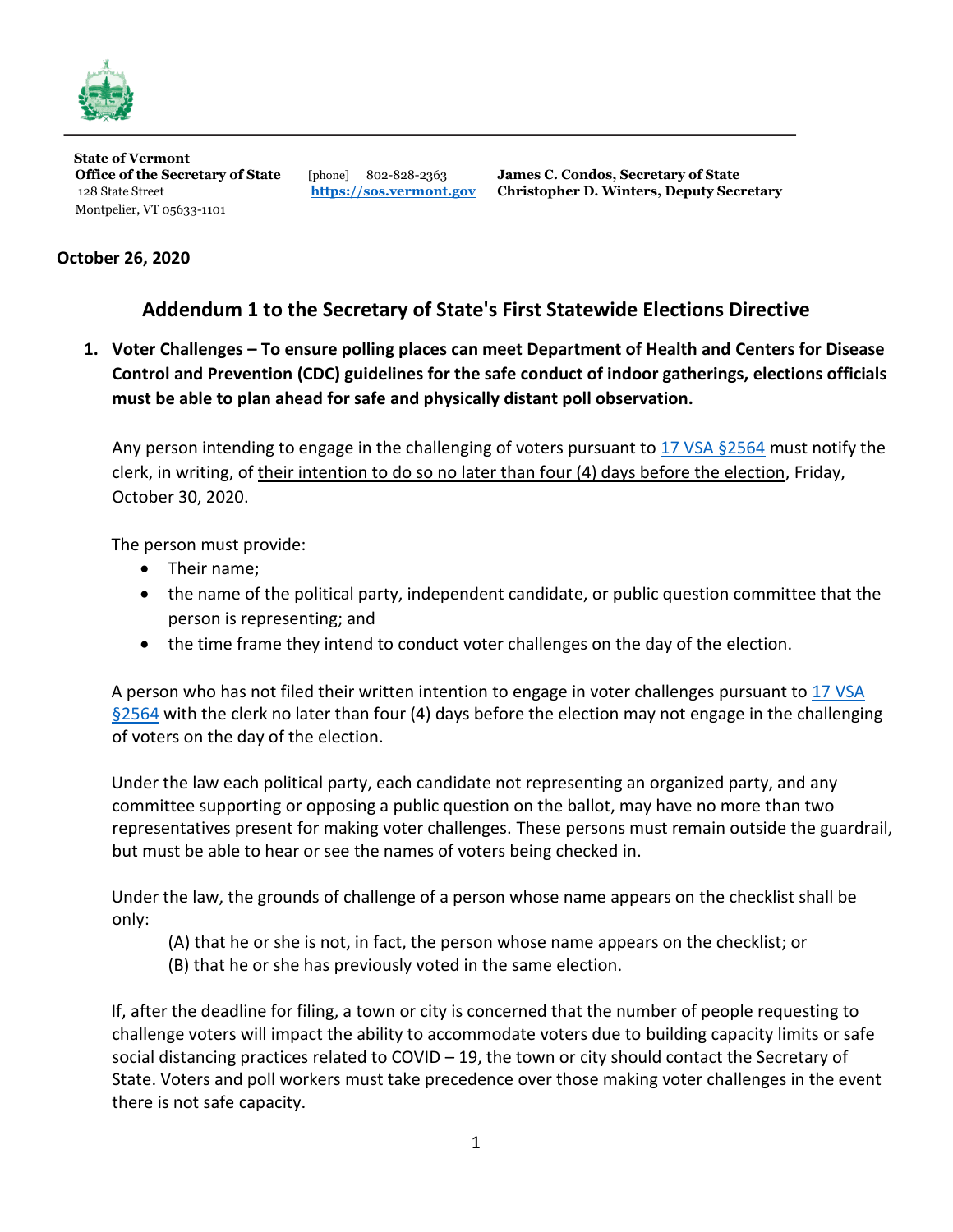This section only applies to persons intending to challenge voters at the entrance checklist pursuant to [17 VSA §2564.](https://legislature.vermont.gov/statutes/section/17/051/02564) It does not apply to, and is not intended to prevent, anyone from observing the polling place from those areas designated by the BCA and presiding officer for public viewing, inside or outside the polling place, subject to the existing laws protecting voter ingress and egress and prohibiting voter intimidation.

- 2. **Voting In-Person by voters who have been issued an early/absentee ballot** If a voter comes to the polls on Election Day to vote and the voter checklist indicates that person has been issued a ballot previously but has not returned it, nor has the ballot been returned to the clerk by the postal service as "undeliverable", before voting that person must:
	- a. present the ballot that was issued to them to the entrance checklist official; or, if they do not have the ballot,
	- b. sign an *Affidavit of No Ballot Cast* stating that they have not previously cast a ballot in the 2020 General Election.

If the voter refuses to sign the Affidavit, they should be allowed to vote and the entrance checklist official shall note on the checklist that the voter refused to sign the Affidavit.

If a person does bring their unvoted ballot with them to the polls, it is in the discretion of the presiding officer whether to allow the person to use that ballot in order to cast their vote at the polls, or to provide them with a new blank ballot in exchange for the one that was issued to them. In either case, the ballot is not required to be sealed in the certificate envelope and may be cast directly into the vote tabulator or ballot box.

If a registered voter brings their voted ballot with them to the polls, they shall be allowed to check in and place that ballot into the ballot box or tabulator or they may hand it to an election official for processing.

3. **Voting in Person by Voters who the checklist indicates have previously returned a ballot** – If a voter arrives at the polls to vote in person, and the checklist indicates that the voter has previously returned a ballot, the entrance checklist officials shall inform the voter that they have previously cast a ballot and cannot vote again on the day of the election.

If any such voter disputes the fact that they have returned a ballot previously and demands to be allowed to cast a ballot, the voter shall:

- a. Be required to sign the *Affidavit of No Ballot Cast*; and
- b. Be provided a provisional ballot to record their votes.
	- The provisional ballot shall be sealed in a certificate envelope that is signed by the voter and clearly marked "provisional" by the presiding officer.
	- The voter shall include their contact information, a phone number and/or email address, on the certificate envelope.